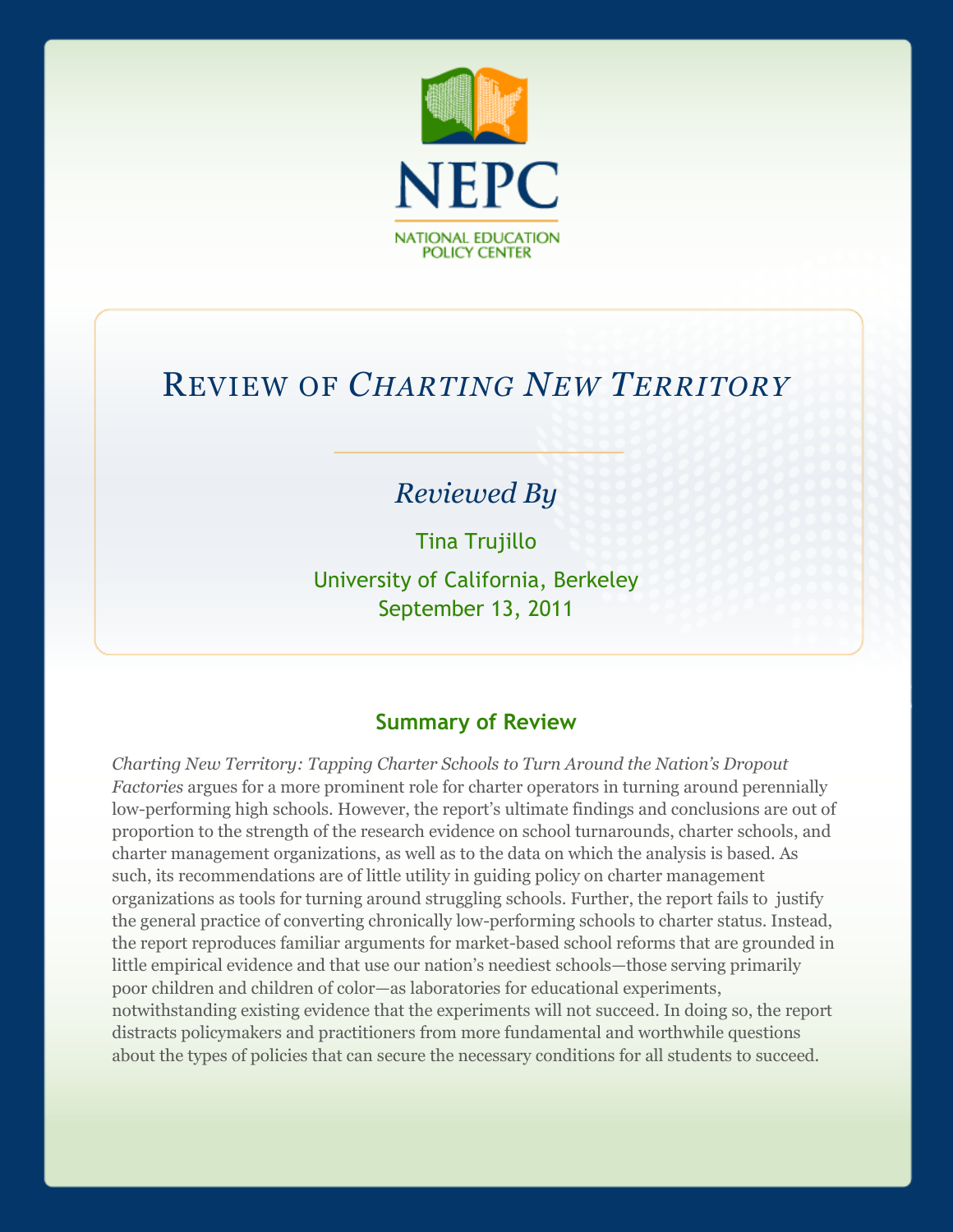**Kevin Welner** *Editor*

**William Mathis** *Managing Director*

### **Erik Gunn**

*Managing Editor*

#### **National Education Policy Center**

**School of Education, University of Colorado Boulder, CO 80309-0249 Telephone: 303-735-5290 Fax: 303-492-7090**

**Email: NEPC@colorado.edu http://nepc.colorado.edu**

**Publishing Director: Alex Molnar**



This is one of a series of Think Twice think tank reviews made possible in part by funding from the Great Lakes Center for Education Research and Practice. It is also available at http://greatlakescenter.org.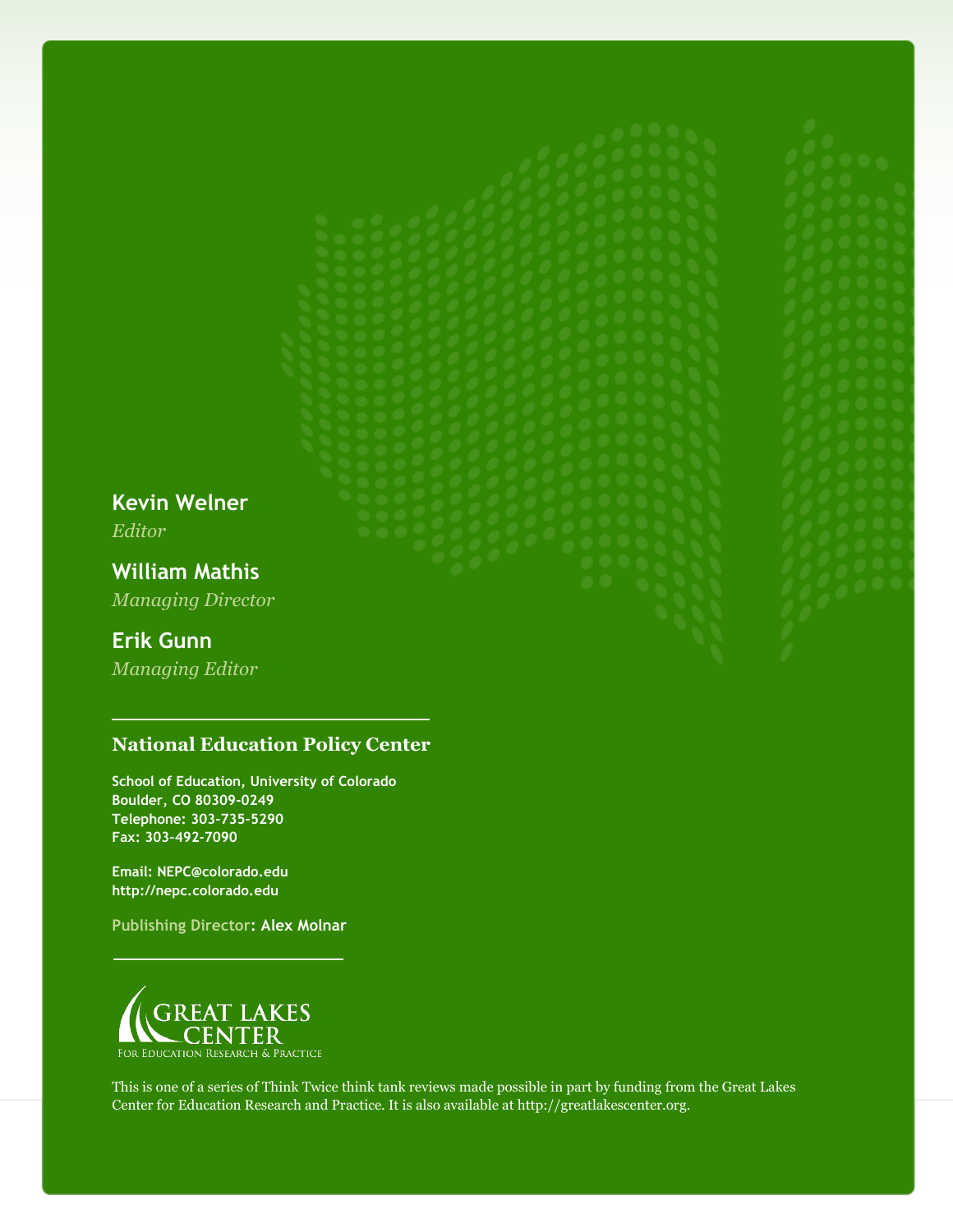## REVIEW OF *CHARTING NEW TERRITORY*

*Tina Trujillo, University of California, Berkeley*

#### **I. Introduction**

*Charting New Territory: Tapping Charter Schools to Turn Around the Nation's Dropout Factories*, authored by Melissa Lazarín and supported by the Center for American Progress and The Broad Foundation, argues for a more prominent role for charter operators in turning around perennially low-performing high schools.<sup>1</sup> It highlights the experiences of two districts— Los Angeles and Philadelphia—that worked with charter management organizations (CMOs) to turn around "dropout factories," or high schools in which the number of  $12<sup>th</sup>$ -graders was significantly lower than the number of ninth-graders four years earlier.<sup>2</sup> The report speculates about the barriers and opportunities that exist for CMO partnerships in light of current federal policies that encourage districts to engage CMOs to restart some of the country's 2,000 lowestperforming high schools.<sup>3</sup>

#### **II. Findings and Conclusions of the Report**

The report is organized around four sets of findings. First, it finds that three conditions—a CMO's strength within a district setting, its expertise in running secondary schools, and its ability to expand to scale in order to effectively support turnaround schools—all shape the potential for successful charter-district partnerships. Second, the report finds that CMOs' experiences in Los Angeles and Philadelphia exemplify the opportunities and challenges nationally of charter-run turnarounds for high school dropout factories. Third, the report concludes that, despite the vast differences between founding a new school and transforming a chronically low-performing one, several principles of charter school start-ups are applicable to charter turnarounds, such as the use of a focused school model, a personalized learning environment, and a strong school culture.

Finally, the report posits that five steps might improve the likelihood of successful CMO-district partnerships (all of which strengthen the CMO's position in the district): 1) maximizing the CMO's autonomy over staffing, budget, curricula, operations, and pedagogy; 2) staffing turnaround schools through creative agreements among education entrepreneurs, unions, charter operators, districts, and states, such as developing "thin" union contracts; 3) ensuring district financial support for turnaround schools; 4) relaxing state and district administrative regulations around staffing, funding, and school operations; and 5) cultivating public will for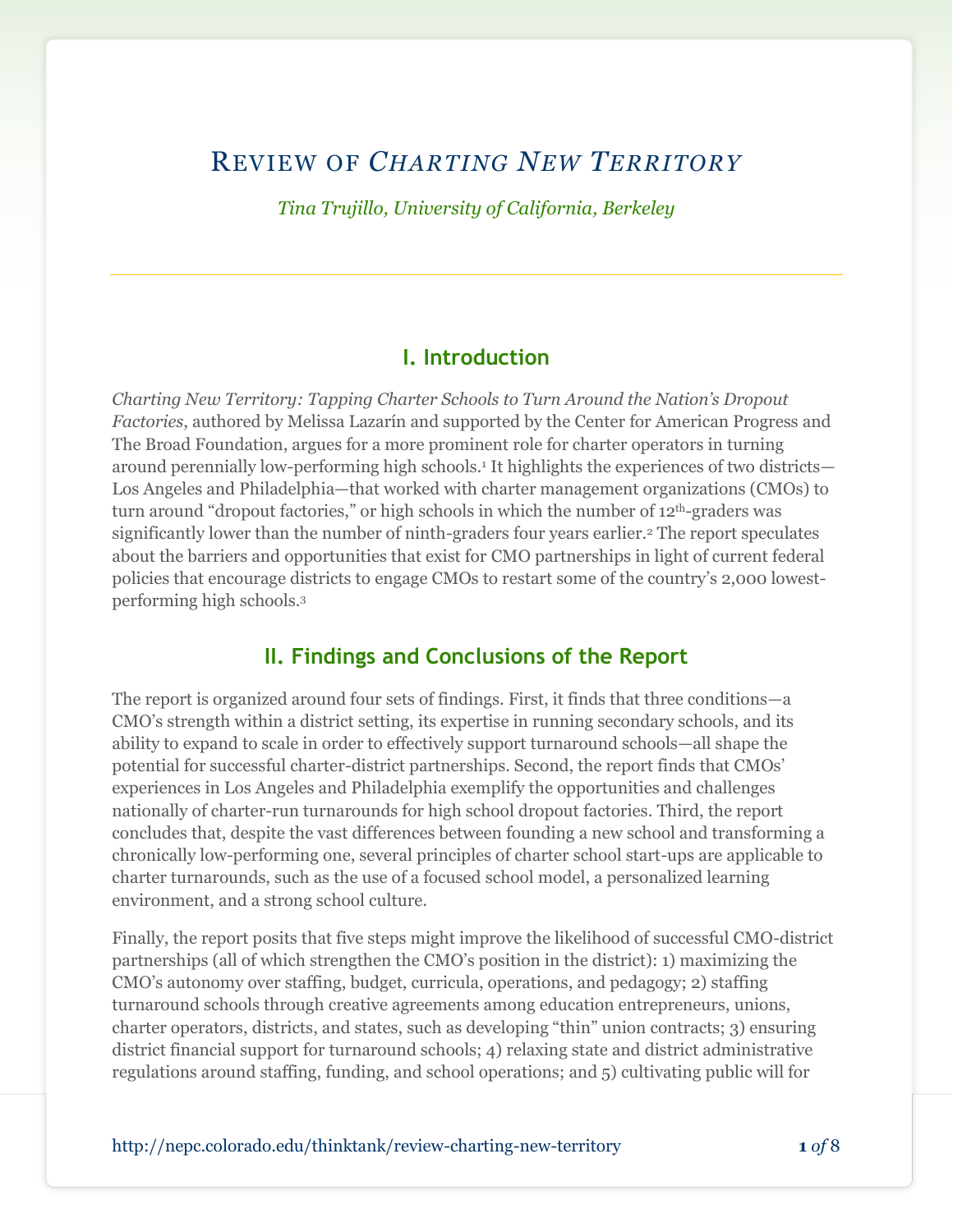such partnerships. That is, the report's advocacy focuses on creating an even less regulated environment for these charter schools.

## **III. The Report's Rationale for Its Findings and Conclusions**

The report bases the majority of its findings and conclusions on conversations with charter school operators—including those that have not yet engaged in turnaround work—and with school district staff, researchers, and education reformers or consultants. Interview respondents included one professor of educational policy, one researcher from the Center on Reinventing Public Education, five reformers or consultants from reform organizations or think tanks that advocate for market-based education policies, and three district administrators who were associated with their districts' charter school partnerships.

Secondarily, the report cites evidence from the popular media, blogs, foundation reports, nonpeer reviewed literature, charter operators' external relations materials, and ideologically identifiable think tanks.

Beyond these citations, the report routinely offers a range of unsubstantiated claims that are not supported by any evidence or that ignore existing evidence to the contrary.

At the same time, no theoretical or substantive rationale behind the report's sources of evidence is provided to justify why the particular interview respondents or literature sources were selected or how their data were evaluated. The result is a collection of weakly supported claims based on an unsystematic, unsophisticated interpretation of the knowledge base on school turnarounds, charter schools, and charter management organizations. In the following two sections, I critique the rigor, appropriateness, and comprehensiveness of the research-based evidence cited in the report. I then examine the types of unsubstantiated claims that ensue from this analysis.

## **IV. The Report's Use of Research Literature**

Overall, the report's use of the research literature on turnarounds, charter schools and charter management organizations is unsystematic and incomplete. This results in a crude and inadequate interpretation of the empirical evidence in these areas. It results as well in misleading implications about CMO-district turnaround partnerships.

The four sources cited on school turnarounds consist of the following: a blog entry; a non-peer reviewed case study of a middle school turnaround effort; consultants' frameworks for evaluating turnarounds; and an article on how to turn around low-performing schools, published by *Education Next*, a journal that advocates for reforms grounded in principles of competition, choice, and entrepreneurship. Conspicuously absent from the report are references to the few empirical studies of school turnarounds,<sup>4</sup> or even an acknowledgment of the nascent state of this field and any provisional implications that might be drawn from it.5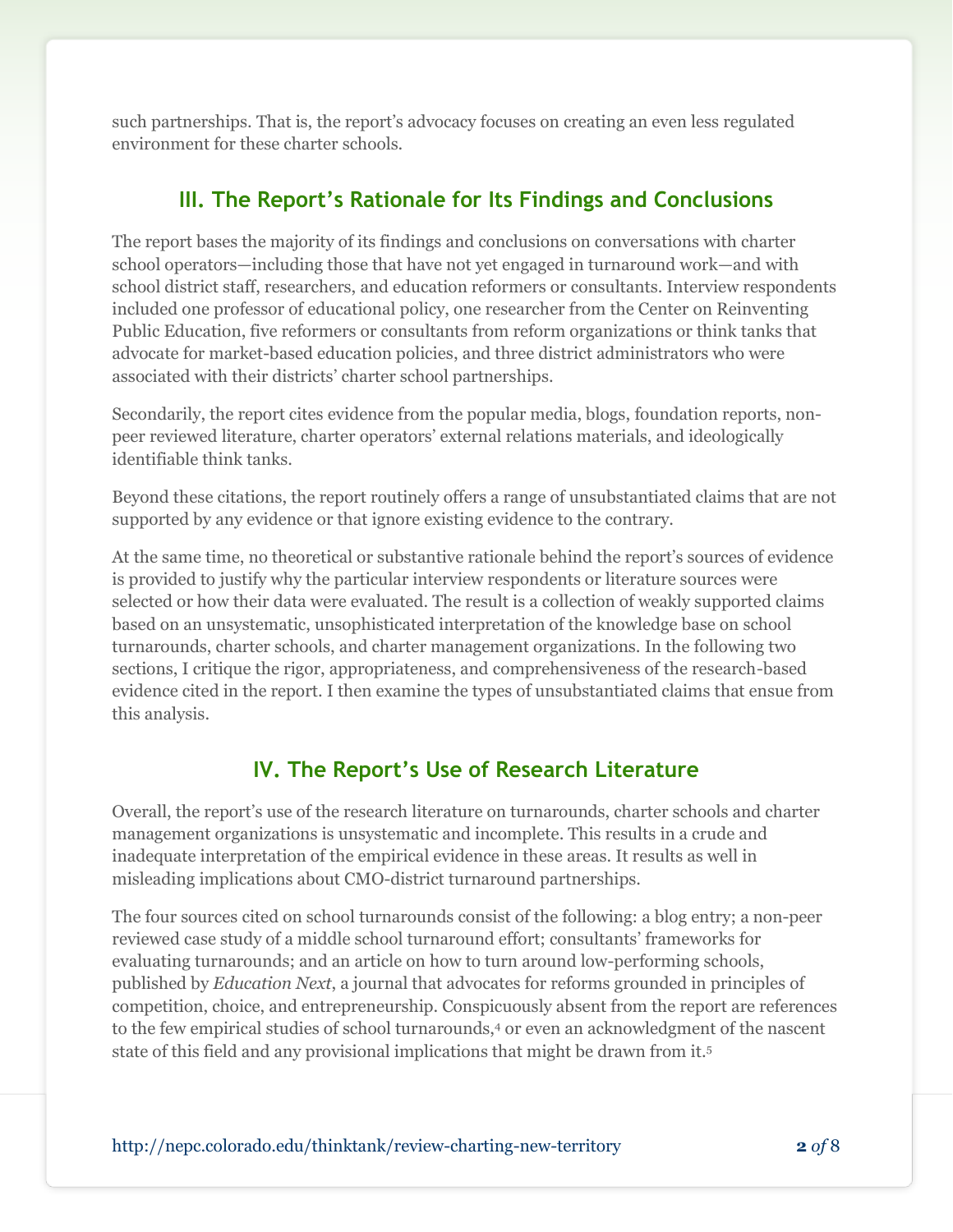The report also overlooks the research on analogous reforms that have been implemented to dramatically change school staffing, organization, and management in an effort to achieve similarly dramatic changes in student performance. While such research does not specifically examine what we now refer to as school turnaround reforms, there are substantial overlaps between the two. Overall, this research base offers only weak and inconclusive evidence in support of any such reform, including state takeovers, educational management organizations, charter schools, and reconstitution. In fact, this research frequently documents negative unintended consequences, such as racial or socio-economic segregation and organizational instability.<sup>6</sup>

For instance, the report omits any consideration of the research on reconstitution*,* which shows that firing and replacing entire school staffs has usually failed to achieve the intended effects. In San Francisco, reconstituted schools continued to show up on lists of low-performing schools.<sup>7</sup> In Chicago, reconstitution resulted in staff replacements that were no higher in quality than their predecessors; teacher morale also deteriorated under these reforms.<sup>8</sup> And in Maryland, reconstitution inadvertently reduced schools' social stability and climate and was not associated with organizational improvements or heightened student performance.<sup>9</sup>

Research on the broader field of educational management organizations (EMOs) also shows mixed results. RAND's longitudinal evaluation of the country's largest EMO, Edison Schools, concluded that any effectiveness was equivocal.<sup>10</sup> On a larger scale, Philadelphia's experiences outsourcing 46 schools to multiple EMOs (including charter management organizations) led to virtually no differences between student outcomes in schools managed by EMOs and those that the district continued to oversee.<sup>11</sup> None of this research is discussed in the report.

Likewise, the report fails to acknowledge the mounting body of evidence on charter schools and charter management organizations. It instead selects only two empirical studies, both of which yield unusually and unrepresentatively promising conclusions. First, the report references a RAND study that found that students in charter high schools are "7 to 15 percentage points more likely to graduate and earn a high school diploma than are traditional public high school students" (p. 2) as evidence that charter high schools are demonstrating significant potential. Second, it cites a report on the interim findings from a national study of charter management organizations, conducted by the Center on Reinventing Public Education and Mathematica Research, Inc., as evidence of the organizational and managerial advantages that CMOs enjoy over single charter operators and that may position CMOs well to successfully lead turnarounds (pp. 4-7). This small, skewed selection of literature renders an unbalanced, overly positive interpretation of multiple national studies that consistently show that, at best, charter schools do only as well as traditional public schools, and sometimes do worse.<sup>12</sup>

Finally, the report overlooks the preliminary research evidence on Philadelphia's charter-run Renaissance schools, which presents mixed results in terms of the initial, input-related findings. While many of the schools were positively distinguished by school-wide systems for improving climate and better physical appearances, they also experienced a 21% increase in uncertified teachers, an 18% increase in White teachers (to 75%), and a decrease in average years of teaching experience to four years (compared with the nine-year district average).<sup>13</sup>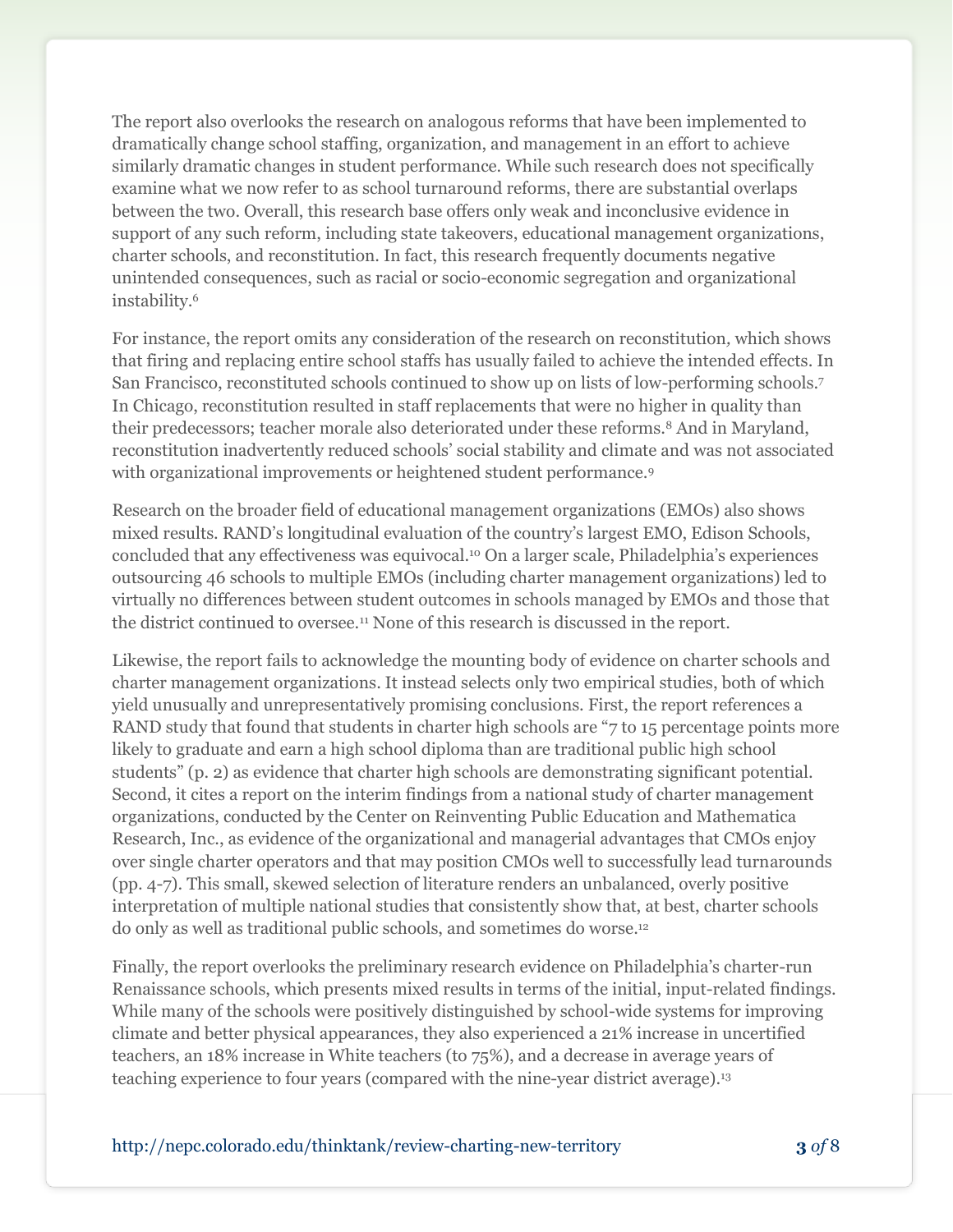The upshot of these omissions is an unbalanced and overly optimistic view of the potential of turnarounds as a tactic for lifting the performance of so-called high school dropout factories, and an exaggerated promise of a largely untested strategy for dramatically altering the staffing, organization, and management of our country's neediest schools.

## **V. Review of the Report's Methods**

While the report states up front that its findings are based largely on conversations with charter school operators, district administrators, researchers, and reformers, it is silent on the analytic techniques used to select and evaluate these or other data it cites to support its claims. The absence of any stated criteria for systematic data selection and analysis leaves the report open to the criticism that it "cherry picked" evidence to support predetermined findings and conclusions, despite its declaration that it was "not the intention of this paper to advocate for a particular turnaround model for high schools" (p. 3).

In the end, the report puts forth numerous assertions that are either weakly supported by evidence or completely unsubstantiated, which severely undercuts the rigor of the analysis. It also results in multiple gross generalizations about the cases under study and the general evidence base on turnarounds and charter schools. Below, I highlight the types of generalizations that are representative of the report's claims and show how each is analytically misleading:

**Claim #1: "A majority of Locke [Senior High School] teachers—frustrated with the school's mediocrity—petitioned to allow charter management organization Green Dot Public Schools to transform the school," (p. 1) and "Green Dot Public Schools in Los Angeles leaped into the school improvement business when teachers opted to allow Green Dot to assume leadership..." (p. 8).** Neither of these claims is supported with references to interview or any other forms of data. They both mislead readers by implying that teachers voluntarily supported Green Dot's takeover of their school. They discount the available evidence on the experience, including multiple accounts of strong resistance to and deep skepticism about Green Dot's efforts on the part of teachers, district administrators, and union officials. <sup>14</sup> These claims also simply ignore the political tactics to which Green Dot resorted in order to sway individual teachers to change their votes to favor the takeover.<sup>15</sup> Such sweeping generalizations considerably discount the political upheaval caused by such takeovers and mislead readers by glossing over what was in reality a heavily contested reform.

**Claim #2. "Locke's performance on state assessments is not where it needs to be, but it is headed in the right direction. More Locke students are participating in the state's portfolio of assessments, and the percentage of students performing at the proficient and advanced level has inched upward since Green Dot's restart of the school" (p. 9).** This assertion, based on Green Dot's own press release, understates Locke's continued dismal performance. The proportion of students scoring proficient or above after the takeover increased a mere 2.9 points to only 14.9% in English, and 4.1 points to a total 6.7% in Math. These scores are still remarkably low in both absolute terms and relative to state and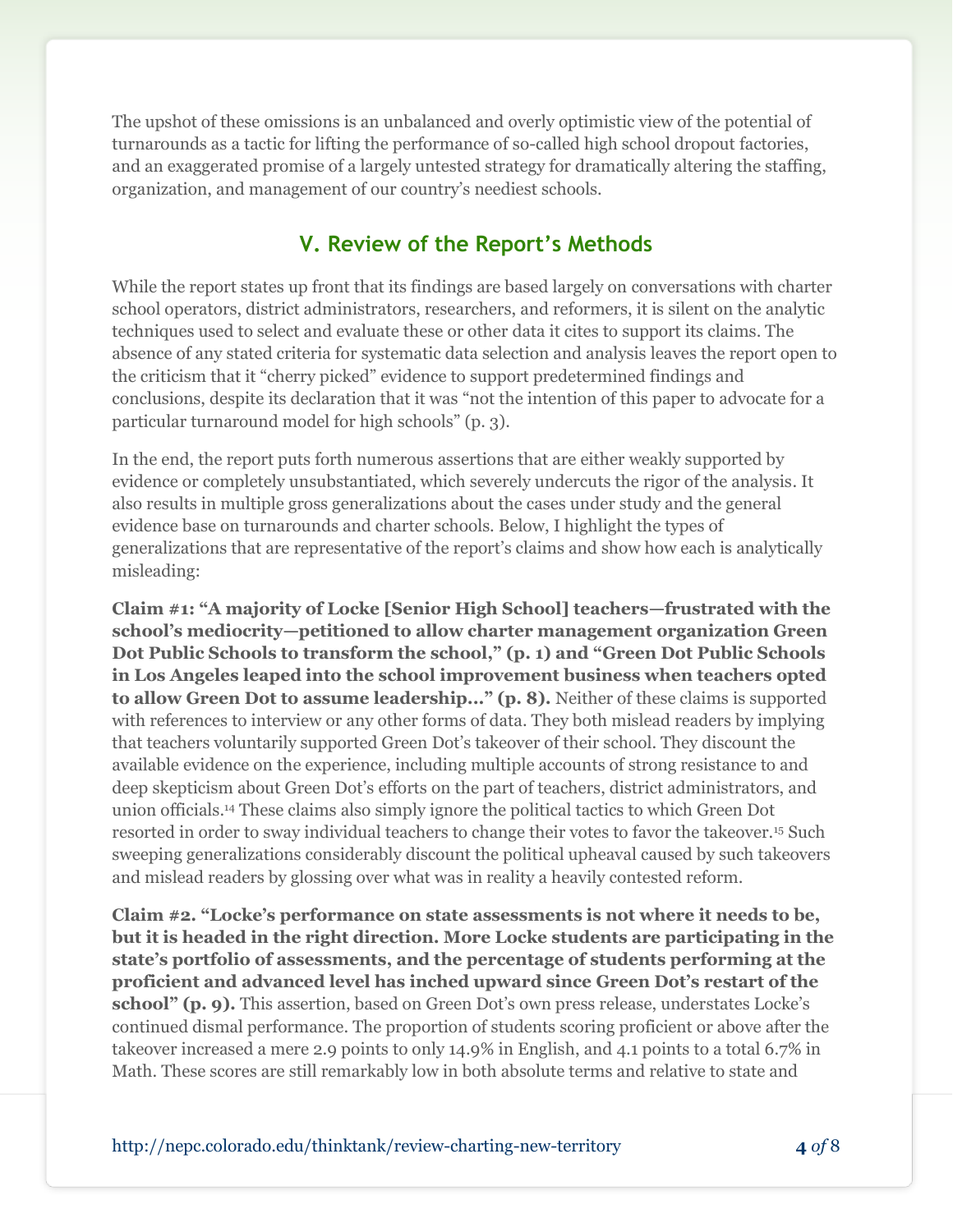national averages, and only the most liberal interpretation might conclude from these data that Locke is "heading in the right direction."

**Claim #3. Successful turnarounds in various sectors offer examples of how charter operators can turn around chronically low-performing schools (p. 23).** While the turnaround concept is traceable to the dramatic turnarounds attempted for decades in the business sector,<sup>16</sup> research shows that corporate turnarounds rarely yield the positive results that reformers expect.<sup>17</sup> The report supports this claim with evidence published in *Education*  Next,<sup>18</sup> yet it overlooks the broader research base that shows how turnarounds in the corporate sector have faired little to no better than less dramatically reformed organizations.<sup>19</sup> Staw and Epstein, for instance, find that such popular management techniques are associated not with greater economic performance, but with greater perceptions of innovation.<sup>20</sup> Likewise, Hess and Gift, from the American Enterprise Institute, find that the most popular turnaround approaches successfully improve organizational performance in only about one quarter of the cases.<sup>21</sup> By omitting this evidence, the report not only overestimates the promise of turnarounds as a documented effective practice for schools, but also fails to confront the fundamental question of whether corporate-style practices can be transferred to public entities like schools—a claim for which the evidence base is quite thin.

**Claim #4. A great deal of animosity toward charter schools, mostly fueled by misconceptions or a lack of understanding of these schools, remains despite the charter school sector's growth.** This blanket claim is unsupported by any reference to data or prior research. Further, it is grounded in the unsupported assertion that animosity toward charter schools could be eradicated if only people were more adequately informed. The dubious premise is that the growth of the charter school sector ought to be matched with growing support by the public. Besides the lack of any evidence to warrant such sweeping claims, this statement illustrates the lack of analytic precision that is characteristic of the report.

In fact, repeated, unwarranted claims like these constitute the bulk of the report's findings and conclusions. Each claim undermines the report's overall argument as well as its specific claims about the conditions that influence the success of CMO-district partnerships, its two highlighted cases, and the steps it offers for improving the likelihood and success of such partnerships in the future.

## **VI. Review of the Validity of the Findings and Conclusions**

The validity of the report's findings and conclusions is minimal. It bases the majority of its judgments on an assortment of telephone conversations; media, foundation, and think tank reports; blogs; and a small number of unrepresentative research reports. It lacks an explicit theoretical or substantive rationale, and it does not divulge what methods, if any, were used to generate analytically robust conclusions. As such, the report lacks the methodological rigor necessary to justify its claims. The report is designed and presented in a manner more consistent with political propaganda than as a research document.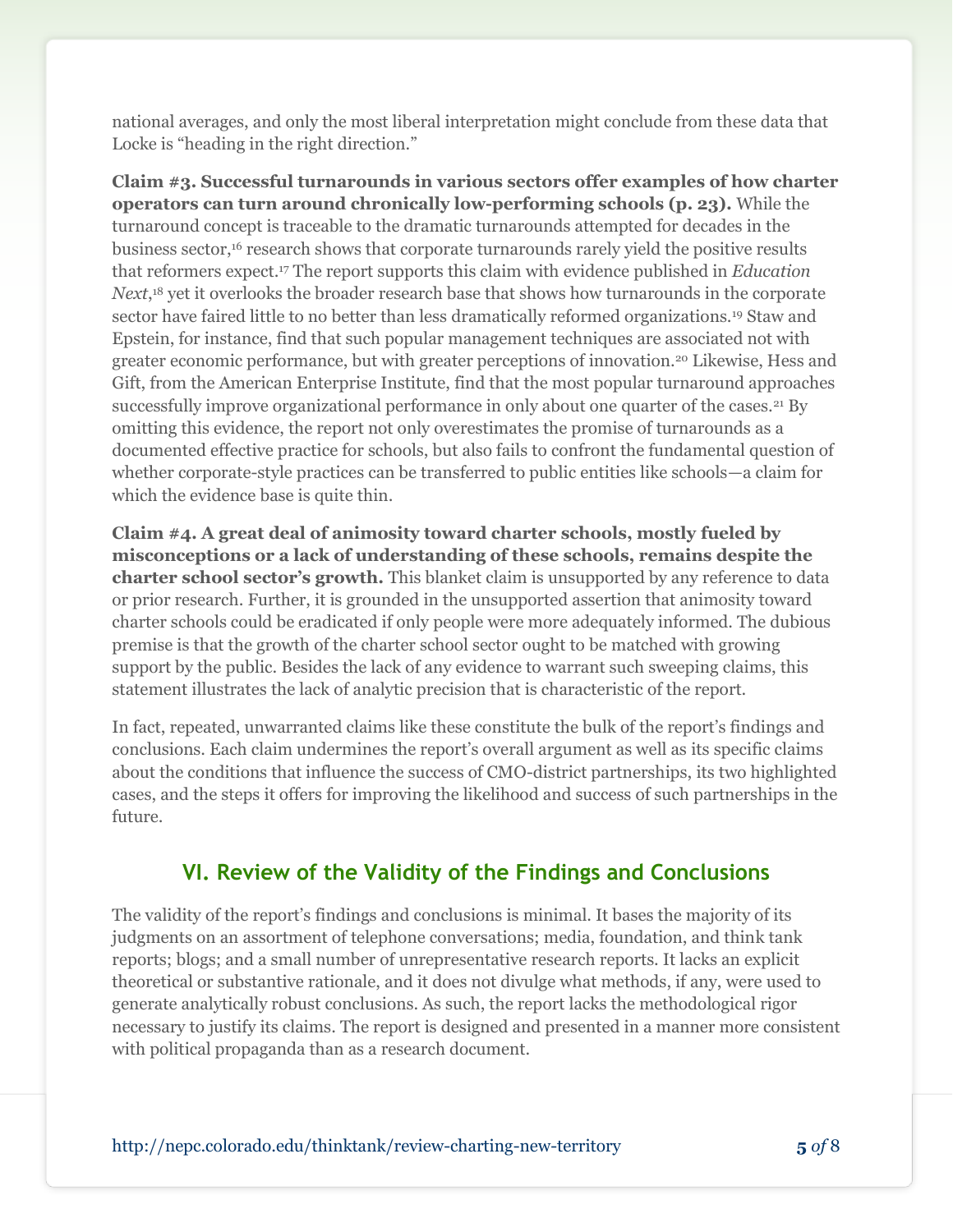### **VII. Usefulness of the Report for Guidance of Policy and Practice**

Given that the report's ultimate findings and conclusions are both inconsistent with, and out of proportion to, the strength of the evidence base on school turnarounds, charter schools and charter management organizations, it is of little utility in guiding policy on charter management organizations as tools for turning around U.S. dropout factories. It is also limited in its potential to guide the general practice of converting chronically low-performing schools to charter status. Instead, the report reproduces familiar political arguments in support of market-based reforms that are grounded in little empirical evidence. The reforms advocated by the report seek to use our nation's neediest schools—those serving primarily poor children and children of color—as laboratories for educational experiments, notwithstanding existing evidence that the experiments will not succeed. In doing so, the report distracts policymakers and practitioners from more fundamental questions about the types of policies that can secure the necessary conditions for all students to succeed.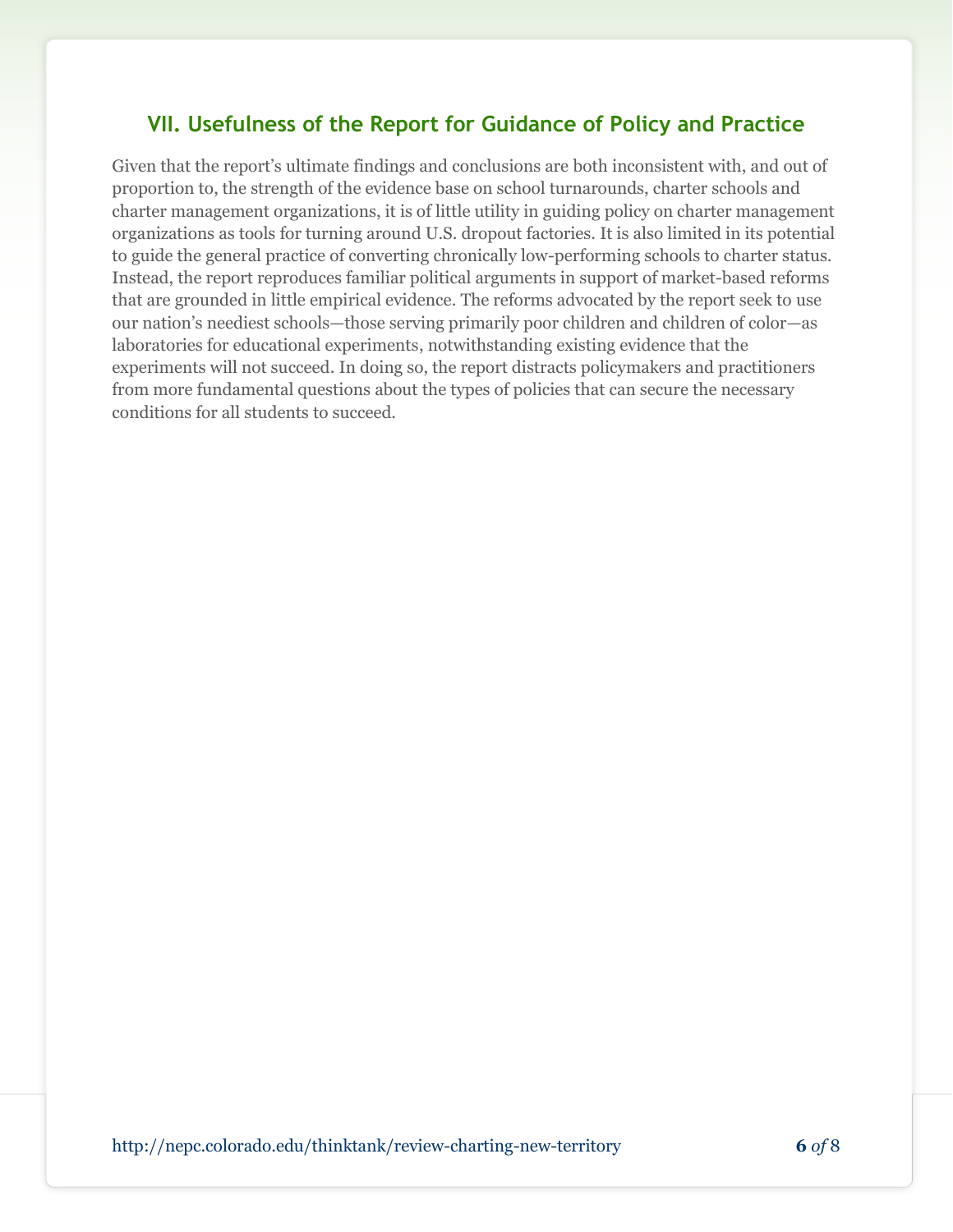#### **Notes and References**

1 Lazarín, M. (2011). *Charting new territory: Tapping charter schools to turn around the nation's dropout factories*. Washington D.C.: Center for American Progress and The Broad Foundation. Retrieved August 20, 2011, from http://www.americanprogress.org/issues/2011/06/charter\_schools.html.

2 Balfanz, R., & Legters, N. (2004). *Locating the dropout crisis: Which high schools produce the nation's dropouts? Where are they located? Who attends them?* Baltimore, MD: Center for Research on the Education of Students Placed At Risk (CRESPAR), Johns Hopkins University.

3 The lowest-performing high schools are defined as a state's bottom 5% of high schools that demonstrate the lowest three-year average proficiency rates for English-language arts or mathematics; the lowest statewide indicators of academic progress (e.g., in California this is the state's Academic Performance Index); and graduation rates below 60 percent over a number of years (e.g., in California this includes graduation rates below 60 percent in each of the last four years).

4 Herman, R., Dawson, P., Dee, T., Greene, J., Maynard, R., Redding, S., et al. (2008). *Turning around chronically low-performing schools: A practice guide* (NCEE 2008-4020). Washington, DC: National Center for Education Evaluation and Regional Assistance, Institute of Education Sciences, U.S. Department of Education. Retrieved August 25, 2011, from http://www.ies.ed.gov/ncee/wwc/pdf/practiceguides/Turnaround\_pg\_04181.pdf.

5 Viadero, D. (2009, October 7). "Race to Top" said to lack key science: Scant evidence for policies, researchers tell Ed. Dept. *Education Week*, 1, 18-19.

6 Mathis, W. (2009). *NCLB's Ultimate Restructuring Alternatives: Do they Improve the Quality of Education?* Boulder and Tempe: Education and the Public Interest Center & Education Policy Research Unit. Retrieved August 20, 2011, fro[m http://nepc.colorado.edu/files/Mathis-SANCTIONS.pdf](http://nepc.colorado.edu/files/Mathis-SANCTIONS.pdf)

Mintrop, H. & Trujillo, T.M. (2005).Corrective action in low performing schools: Lessons for NCLB implementation from first-generation accountability systems. *Education Policy Analysis Archives, 13*(48). Retrieved August 9, 2001, fro[m http://epaa.asu.edu/epaa/v13n48/.](http://epaa.asu.edu/epaa/v13n48/)

Both of these sources summarize the research; they are not original research.

7 Mathis, W. (2009). NCLB's *Ultimate Restructuring Alternatives: Do they Improve the Quality of Education?* Boulder and Tempe: Education and the Public Interest Center & Education Policy Research Unit. Retrieved August 20, 2011, fro[m http://nepc.colorado.edu/files/Mathis-SANCTIONS.pdf](http://nepc.colorado.edu/files/Mathis-SANCTIONS.pdf)

Mintrop, H. & Trujillo, T.M. (2005).Corrective action in low performing schools: Lessons for NCLB implementation from first-generation accountability systems. *Education Policy Analysis Archives, 13*(48). Retrieved August 9, 2001, fro[m http://epaa.asu.edu/epaa/v13n48/.](http://epaa.asu.edu/epaa/v13n48/)

8 Hess, G.A. (2003). Reconstitution—three years later: Monitoring the effect of sanctions on Chicago high schools. *Education and Urban Society, 35*(3), 300–327.

9 Malen, B., Croninger, R., Muncey, D., & Jones, D. (2002). Reconstituting schools: "Testing" the "theory of action". *Educational Evaluation and Policy Analysis, 24*(2), 113–132.

10 Gill, B., Hamilton, L., Lockwood, J. R., Marsh, J., Zimmer, R., Hill, D., & Prebish, S. (2005). *Inspiration, perspiration and time: Operations and achievements in Edison schools*. Report MG-351-EDU,2005. Santa Monica, CA: RAND Corporation. Retrieved August 20, 2011, fro[m http://www.rand.org/pubs/monographs/MG351/.](http://www.rand.org/pubs/monographs/MG351/) 

http://nepc.colorado.edu/thinktank/review-charting-new-territory **7** *of* 8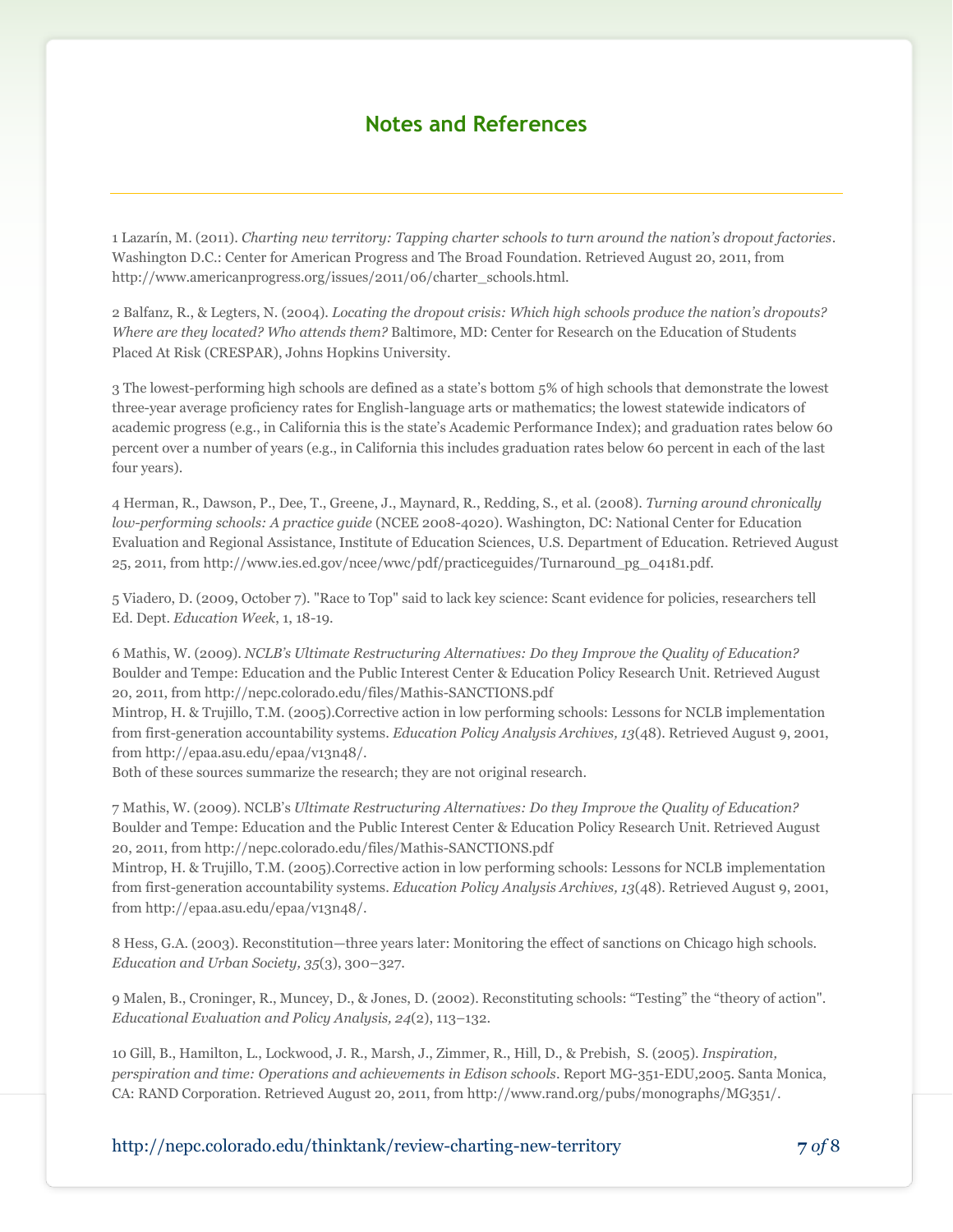11 Gill, B., Zimmer, R., Christman, J., & Blanc, S. (2007). *State takeover, school restructuring, private management, and student achievement in Philadelphia*. Santa Monica, CA: RAND Corporation. Retrieved August 9, 2011, from http:/[/www.rand.org/pubs/monographs/MG533.](http://www.rand.org/pubs/monographs/MG533)

12 Center for Research on Education Outcomes (CREDO) (2009, June). *Multiple Choice: Charter School Performance in 16 States*. Palo Alto: CREDO, Stanford University.

Lubienski, S. T., & Lubienski, C. (2006). School sector and academic achievement: A multilevel analysis of NAEP mathematics data. *American Educational Research Journal. 43*(4), 651-698.

Braun, H., Jenkins, F. & Grigg, W. (2006). *A Closer Look at Charter Schools Using Hierarchical Linear Modeling* (NCES 2006-460). U.S. Department of Education, National Center for Education Statistics, Institute of Education Sciences. Washington, DC: U.S. Government Printing Office.

Gleason, P., Clark, M., Tuttle, C. C., & Dwoyer, E. (2010). *The Evaluation of Charter School Impacts: Final Report* (NCEE 2010-4029). Washington, D.C.: National Center for Education Evaluation and Regional Assistance, Institute of Education Sciences, U.S. Department of Education. Retrieved August 25, 2011, from [http://www.mathematica-mpr.com/publications/PDFs/education/charter\\_school\\_impacts.pdf.](http://www.mathematica-mpr.com/publications/PDFs/education/charter_school_impacts.pdf)

13 Gold, E., Good, D., Robertson-Kraft, C., and Callahan, M.K. (2011, May). *Philadelphia's Renaissance Schools A Report on Start Up and Early Implementation.* Philadelphia, PA: Research for Action.

14 Russo, A. (2011). *Stray dogs, saints, and saviors: Fighting for the soul of America's toughest high school.* San Francisco, CA: Jossey-Bass.

Childress, S. & Kim, C. (2007). *Green Dot Public Schools: To collaborate or compete?* Cambridge: Harvard Business School.

McGray, D. (2009, May 11). The instigator: A crusader's plan to remake failing schools. *The New Yorker,* 66-74.

15 McGray, D. (2009, May 11). The instigator: A crusader's plan to remake failing schools. *The New Yorker*, 66-74.

16 These business "turn-arounds," which are often reported in case study formats for business schools, are methodologically lax and prone to exaggerated narratives. For a critique of the business school case study method, see Stewart, M. (2009). *The management myth: Why the experts keep getting it wrong* (1st ed.). New York: W. W. Norton & Co.

17 Altman, E. (1968). Financial ratios, discriminant analysis and the prediction of corporate bankruptcy. *Journal of Finance, 23* (4), 589-609.

Nystrom, P. & Starbuck, W. (1984). To avoid organizational crises, unlearn. *Organizational Dynamics 12*(4), 53-65.

18 Hassel, E. & Hassel, B. (2009). The big u-turn: How to bring schools from the brink of doom to stellar success. *Education Next, 9* (1), 21-27.

19 David, J. (2010, October). Drastic school turnaround strategies are risky. *Educational Leadership, 68*, 78-81. Retrieved August 9, 2001, from

http://www.ascd.org/publications/educational-leadership/oct10/vol68/num02/Drastic-School-Turnaround-Strategies-Are-Risky.aspx.

20 Staw, B., & Epstein, L. (2000). What bandwagons bring: Effects of popular management techniques on corporate performance, reputation, and CEO pay. *Administrative Science Quarterly*, 45 (3), 523-556.

21 Hess, F., & Gift, T. (2008). The turnaround. *American School Board Journal, 195* (11), 31–32.